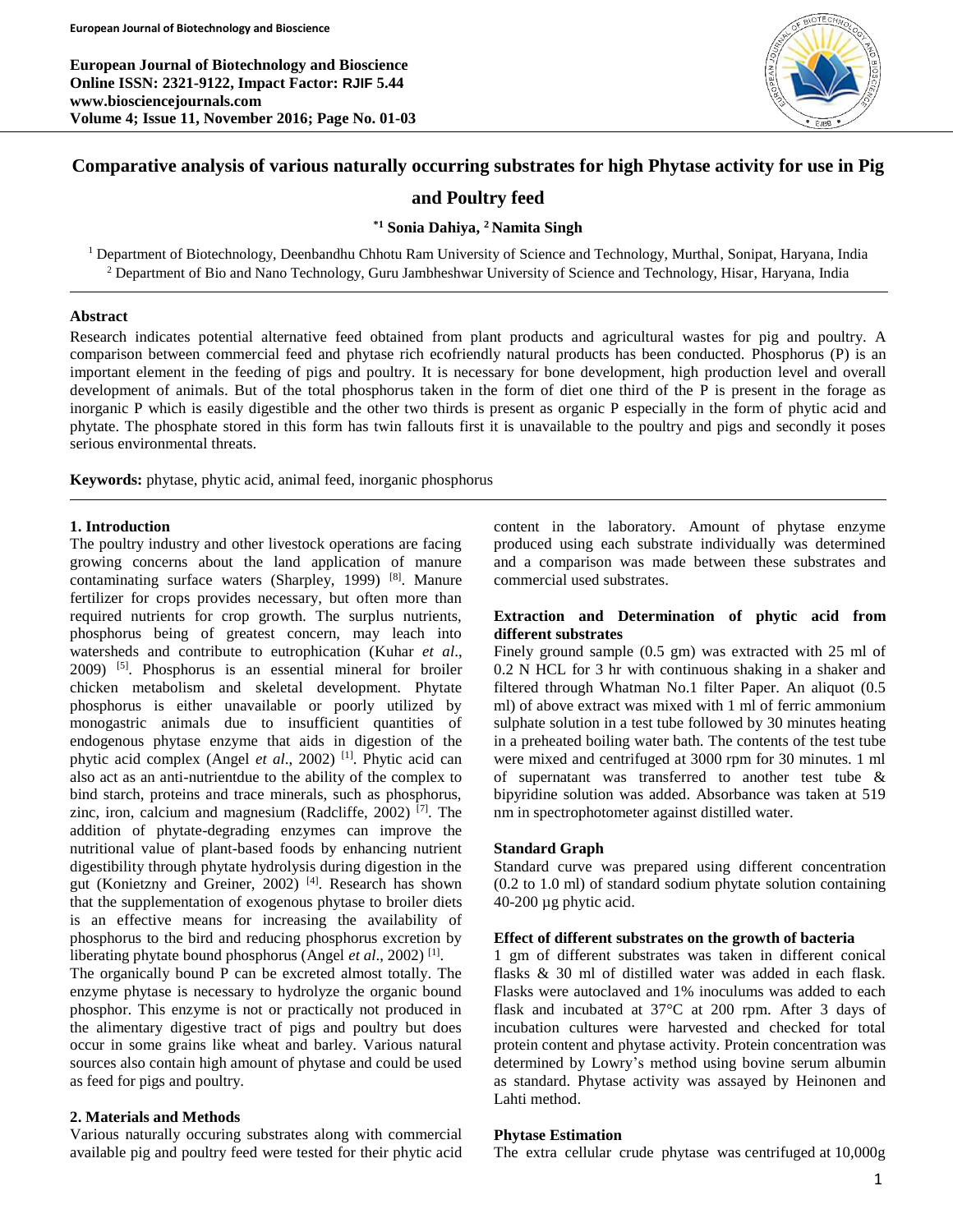#### **European Journal of Biotechnology and Bioscience**

for 15 min at 4  $\mathrm{^{\circ}C}$  in order to remove any particulate matter. The supernatant was used as crude phytase enzyme and stored at 4 °C for further studies. Quantitative assay for estimating released phosphate was done by using an assay mixture containing 2 ml of crude enzyme mixed with 2ml solution of sodium phytate  $(0.5 \text{ w/v})$  prepared in 0.15 M Tris-HCl buffer pH 6.5. The reaction was stopped by adding an equal volume 4 ml of 10% trichloroacetic acid after 30 min of incubation at 37 °C. The liberated phosphate ions were quantified by mixing 0.5 ml of above assay mixture with a colour developing reagent containing acetone-5 N  $H<sub>2</sub>SO<sub>4</sub>$ -2.5% ammonium molybdate (2:1:1). 0.1 M citric acid was added and mixture was incubated for 15-20 minutes. Absorbance was measured at 355 nm (Heinonen and Lahti, 1981)<sup>[3]</sup>. One unit of phytase activity was defined as the amount of enzyme required to liberate 1 umole of phosphate per min under the assay conditions. The specific phytase activity was defined as U/mg of protein.

## **3. Results and Discussion Observation Table for amount of phytic acid**

**Table 1:** Amount of phytic acid in various substrates

| S. No. | <b>Substrate</b>   | Amount of phytic acid (in µg/gm) |
|--------|--------------------|----------------------------------|
| 1.     | <b>Buck wheat</b>  | 133.66                           |
| 2.     | Coriander          | 150.50                           |
| 3.     | Green gram dal     | 187.75                           |
| 4.     | Maize              | 154.90                           |
| 5.     | Oat                | 128.90                           |
| 6.     | Pig feed           | 165.30                           |
| 7.     | Poultry feed       | 145.80                           |
| 8.     | Ragi               | 142.73                           |
| 9.     | Sesame oil cake    | 165.32                           |
| 10.    | Sorghum            | 147.15                           |
| 11.    | Sugarcane bagasses | 150.50                           |
| 12.    | Sugarcane leaves   | 127.52                           |
| 13.    | Wheat bran         | 139.70                           |
| 14.    | Wheat whole        | 109.56                           |



**Fig 1:** Amount of phytic acid in various substrates

Among various substrates tested for phytic acid content green gram dal accounts for maximum amount of phytic acid (187.75  $\mu$ g/gm) followed by sesame oil cake (165.32  $\mu$ g/gm) and commercial available pig feed contains 165.40 µg/gm of phytic acid.

#### **Observation**

**Table 2:** Effect of different Substrates used in culture media

| S. No. | <b>Substrate</b>   | Phytase activity (unit/ml) |
|--------|--------------------|----------------------------|
| 1.     | Calcium phytate    | 1.3223                     |
| 2.     | <b>Buck wheat</b>  | 0.9553                     |
| 3.     | Coriander          | 1.6723                     |
| 4.     | Green gram dal     | 1.8482                     |
| 5.     | Maize              | 0.7323                     |
| 6.     | Oat                | 1.009                      |
| 7.     | Pig feed           | 0.9228                     |
| 8.     | Poultry feed       | 0.7238                     |
| 9.     | Ragi               | 1.2438                     |
| 10.    | Sesame oil cake    | 0.8438                     |
| 11.    | Sorghum            | 0.8464                     |
| 12.    | Sugarcane baggases | 0.9108                     |
| 13.    | Sugarcane leaves   | 0.9328                     |
| 14.    | Wheat bran         | 1.5667                     |
| 15.    | Wheat whole        | 1.7169                     |



**Fig 2:** Effect of different substrates on phytase activity

From the above experiment it is clear that green gram dal has maximum phytase activity (1.8482 U/ml) followed by wheat whole (1.7169 U/ml) and coriander (1.6723 U/ml). These experiments show a high potential of these substrates as an alternative feed for animal livestock. Studies also reports use of different agricultural residues/wastes for bulk production of enzyme. As reported by Mandviwala & Khire (2000) different agricultural wastes like wheat bran, mustard cake, cowpea meal, groundnut cake, coconut cake, cotton cake and black bean were used for production of extracellular flour in solid state fermentation (SSF). *Aspergillus niger* NCIM 563 with maximum enzyme activity of  $(108 \text{ U g}^{-1} \text{ dry mouldy bran},$ DMB) in cowpea meal. Studies on Environmental benefits of using plant products and agricultural solid waste also adds an extra advantage to their use as feed supplement.

### **4. Conclusion**

Phytase enzymes have been studied both extensively and intensively and lot of sources of this enzyme have also been explored and discovered. But the physico-chemical and biochemical properties of some of the described phytases seem to be well known; especially the phytase produced by *Aspergillus sp*. Investigation in the field of molecular genetics yielded the possibility to overproduce this enzyme. Program aiming at improving the industrial production of phytase on a